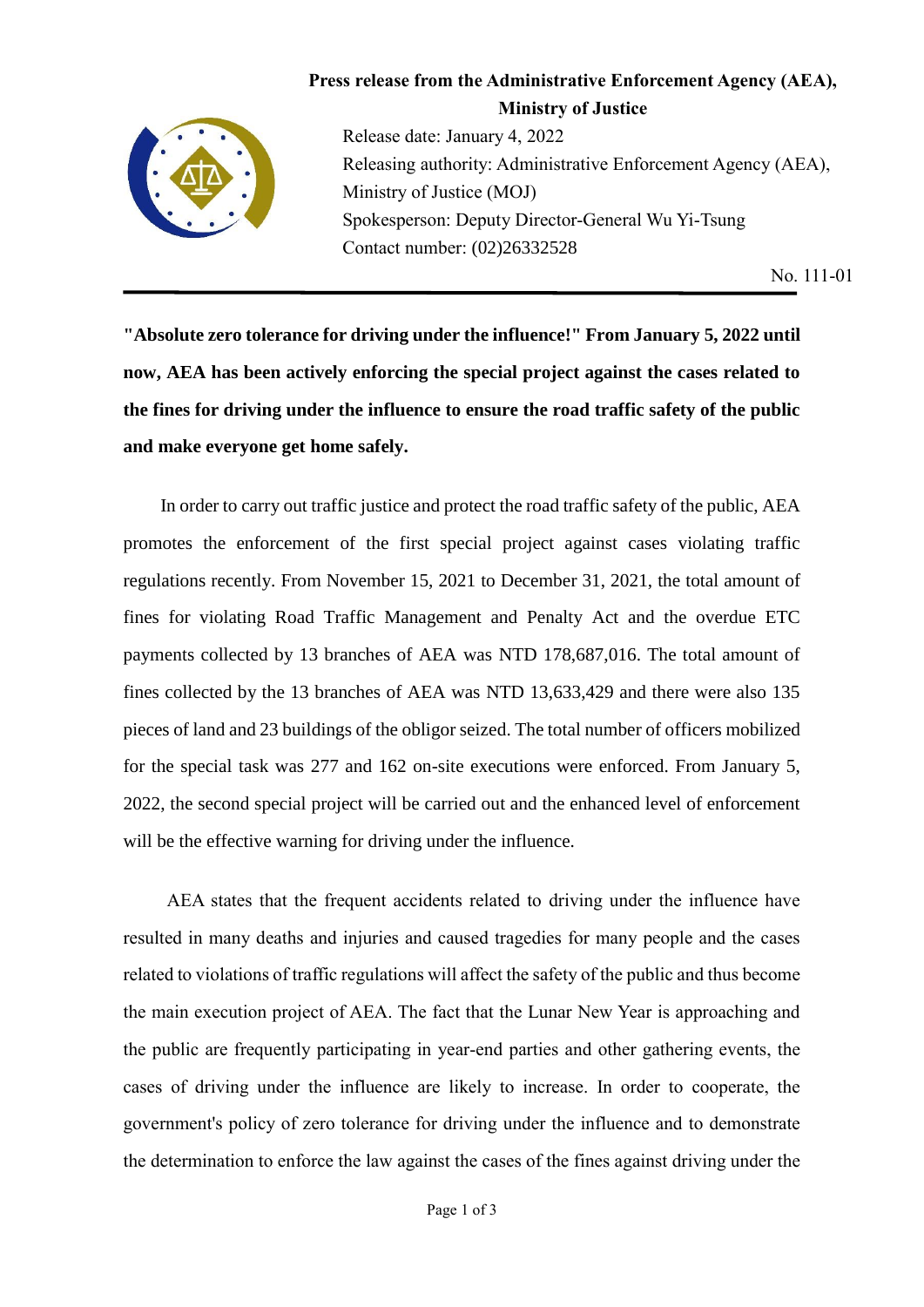influence. Minister Tsai, Ching-Hsiang shows great importance to the said matter and instructs the agencies under the Ministry of Justice to enhance the enforcement of laws to prevent the unhealthy tendency of driving under influence, and the Director-general Lin, Ching-Tsung, has held several meetings to discuss the relevant matters and has made up a plan for special projects to enforce the cases against driving under the influence. All 13 branches have been informed that all branches shall actively enforce the cases related to fines against driving under the influence to protect the road traffic safety of the public.

AEA also states that in response to the expectation of society for active enforcement against driving under the influence, the first special project of enforcement has been carried out against related cases. For example:

- I. An obligor surnamed Liu, who lives in Changhua County, has been caught driving under the influence 3 times and refused to pay the NTD 150,000 fines. This case has been enforced by Changhua Branch and after the house of the obligor has been seized, he paid off all overdue fines immediately.
- II. An obligor surnamed Lin, who lives in Taipei, was fined NTD 180,000 for refusing to take an alcohol breath test while passing an inspection spot established by police officers. The overdue payment of the case is enforced by the Taipei Branch and he paid off all the fines on December 28, 2021 after one of his lands was seized.
- III. An obligor surnamed Chen, who lives in Taipei, was stopped and checked by the police for riding a motorcycle under the influence of alcohol. He refused to take an alcohol breath test because he knew that his breath contained more alcohol per liter than the levels allowed by the law, and thus was fined NTD 180,000 and transferred to Shilin Branch to enforce. The executor seized his house and notified him to handle the affairs on-site on December 29, 2021. In order to avoid having the house and land auctioned by the agency, he paid off the fine at Shilin Branch on the next day.
- IV. An obligor surnamed Chen, who lives in Taichung City, was fined NTD 120,000 and transferred to Taichung Branch to enforce. Taichung first seized his bank deposit around NTD 50,000 on December 22, and after the inspection, the Branch found that